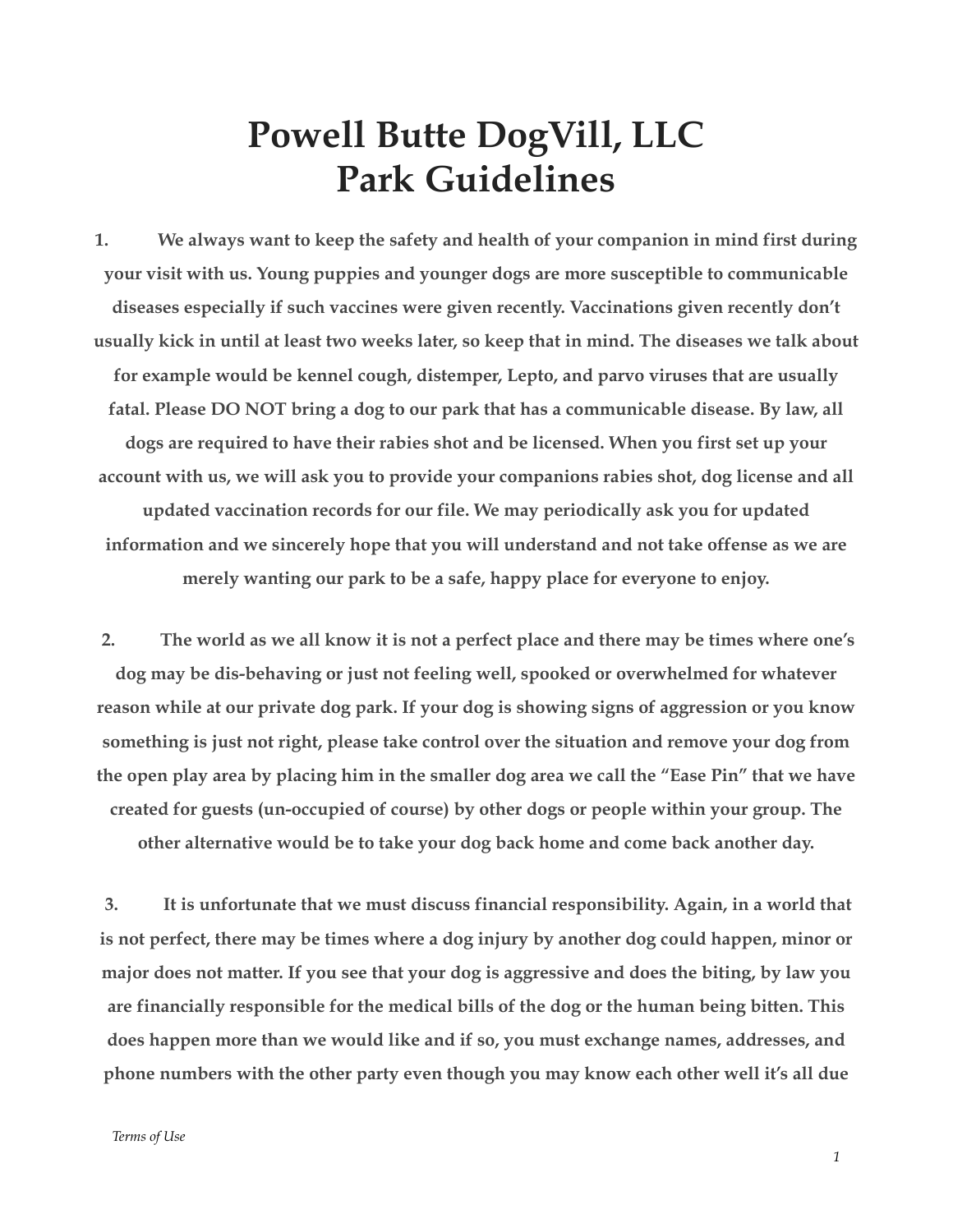## **out of respect.**

**4. Rabies is a preventable disease that is spread through animal bites. If a dog bites any animal or human being and breaks the skin during your stay with us, we will require you to contact Crook County Animal Control by calling 541-447-5165 to report. The treatment can be controlled but If you do not seek treatment, the bite can be fatal! According to the Crook County Animal Control website "By Oregon State Law (ORS 433, OAR 333.019-.345) dogs and cats that bite humans and break skin must be quarantined and observed for a 10 day period to** ensure there are no symptoms of rabies. If an animal is up to date on its rabies vaccine, or if **the bite was a particularly dangerous one, the animal may be required to be quarantined and observed at a licensed veterinarian's office. Unless there are serious charges against the dog or its owner, the animal will be returned to the owner at the end of the observation period."**

**5. Noting the obvious even though you may be renting our park with your friends and their dogs, there may be times where your pet companion needs that extra space to get comfortable with his or her surroundings before being sent into the bigger area where your friends' dogs are currently playing. We call this the "The Ease Pin." Easy, Fido, EASY! Giving** your pet some time to be sniffed out from a distance in an enclosed pin from all the hype and **excitement is a better situation all around. When you think they are ready to play with the big**

**boys, then you have that control in letting them out when you feel it's the right time.**

**6. Even though we are out in the wide open country and have made this environment available to you to enjoy, we want you to understand we still have neighbors. Meaning, the farm animals nearby. Please be respectful to them and don't allow your dogs to harass them or be aggressive to them in any manner. Be respectful to them and our neighbors as you would want the same.**

**7. Tobacco and marijuana, are NOT allowed for your dog's safety. Smokers rarely pickup their butts and liquid nicotine, e-cigs ,vapes, and marijuana if spilled or dropped have toxicity and lead to an emergency and require veterinary interaction if your dog licks or snacks on**